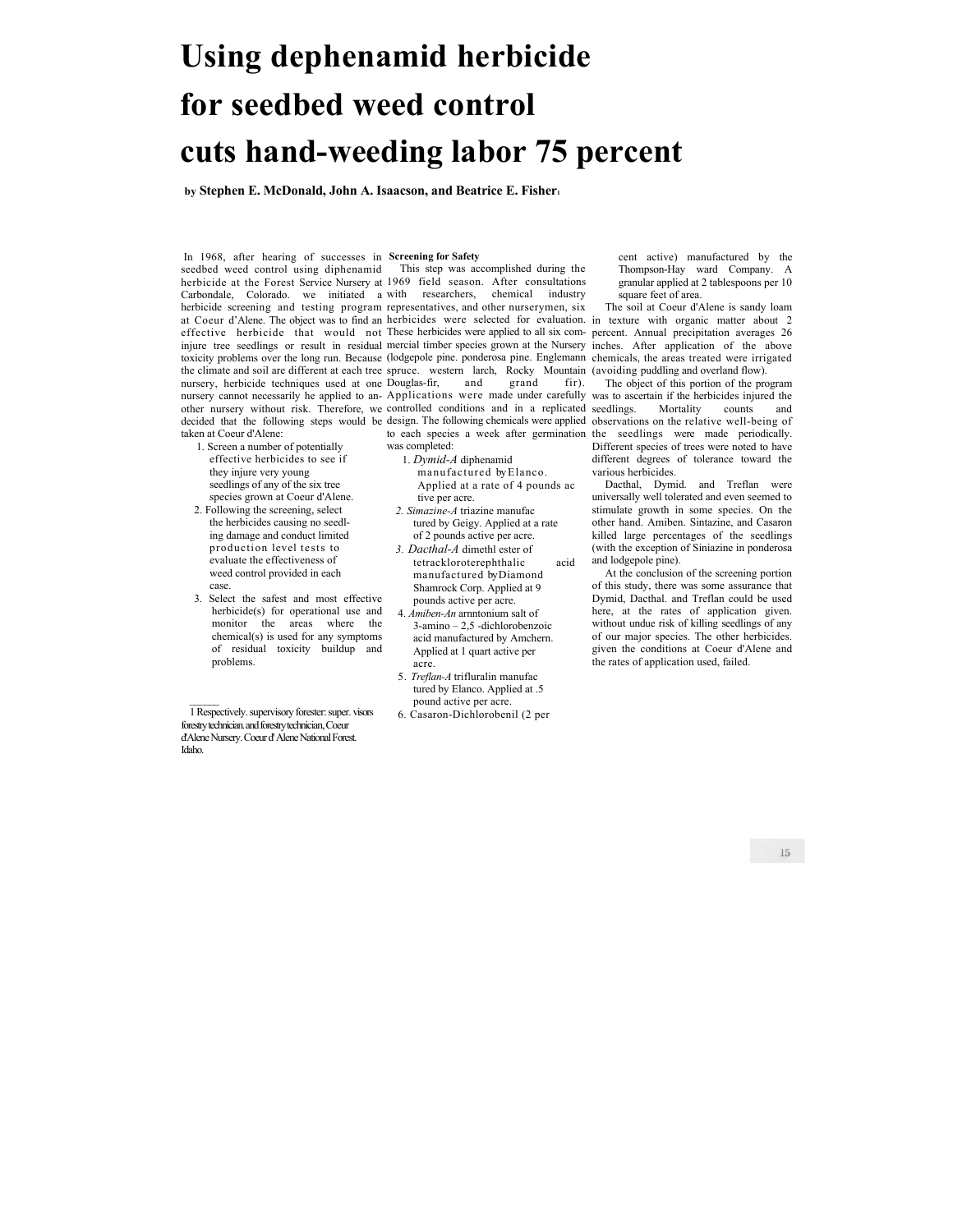### Evaluating Effectiveness

Conducted in the 1970 season, this phase of the study constituted a relatively large scale semi-production usage of each of the three non-toxic herbicides from the previous year's work. The objective was twofold: (a) To provide more conclusive evidence of the safety of using the chemicals on tree seedlings and (b) to measure relative weed control effectiveness of the three herbicides.

The test was conducted using Dacthal. Dvmid, and Treflan on both newly germinated seedlings and on seedlings entering their second year of seedbed growth on all six of the species tested in 1969. The design involved 90 50-foot long plots in the Nursery. Each plot was replicated three times in each species and age class. Each treatment plot was paired with a check (untreated) plot as in the screening study. Data were collected from the plots to analyze weed populations and tree mortality every 6 weeks during the season. The following spray regimes were used:

- 1. Dacthal-The application rate was 12 pounds per acre of "Dacthal W-75" applied to new 1-0 stock once approximately 2 weeks after germination was completed. It was dissolved in 50 gallons of water as a spray per acre. The same application was made to 2-0 stock (entering its second year) on April 30.
- 2. Dymid-The application rate was 6 pounds of Dvmid 80W dissolved in 50 gallons of water as a spray. It was applied to 1-0 stock 10 days after germination was complete: again 2 weeks later, and at 6-week intervals after that until frost. On 2-0 stock. Dvmid was applied April 20 and every 6 weeks thereafter until frost.
- 3.Treflan-The application rate was 1 pint of concentrate (44.5 percent of active) per acre in 40

It was applied 10 days after germination was complete, again 2weeks later, and every 6 weeksthereafter until frost. It wasapplied to 2-0 stock on April 20and every 6 weeks afterward until frost.

The results of this part of the study were highly encouraging. Given the rates and techniques of application and the soil and climate conditions at Coeur d'Alene, none of the three herbicides caused increased mortality or any stunting of seedlings.

The weed control effectiveness data from this work is harder to interpret because of the variability in weed distribution over the nursery. Consequently, general averages were used and to simplify display of the data. composite results are presented in Table 1.

The results indicate that both "Dymid" and "Dacthal" were effective in weed control while Treflan was not. We should note that directions for use for both Dymid and Treflan specify surface incorporation to some degree for maximum effectiveness. Evidently. this is more true for Treflan than the other chemical. Later. small scale tests with Treflan around shrubbery at the Nursery indicated the chemical is

We concluded that Dymid and Dacthal are effective and safe weed control agents for use in this Nursery, especially since they are both relatively short-lived and degrade rather quickly, especially Dy mid.

#### Operation Evaluation

For the 1971 field season, Dacthal and Dy mid were both used on 1.0 and 2-0 seedbed stock in the N urserv. Half the 1-0 stock of each species was treated with one chemical, the other half with the other chemical. The 2-0 seedlings were treated in the same manner. Scattered small weed count and mortality plots were maintained throughout the season in the various species. age classes. and treatment areas. The resultant data, coupled with observation of overall weed populations indicated that Dacthal was highly variable in control effectiveness while Dymid was more constant in effect and more effective in its degree of weed control. Consequently. for the 1972 and 1973 seasons, Dacthal was abandoned in favor of Dvmid. In the interim. Upjohn's Enide 50W form of diphenamid herbicide has been employed in the same relative strength of spray solution as with Dvmid and found to be similar in effect.

| TABLE 1. - General averages to simplify display of data used and<br>composite results<br>First year seedlings (1-0) |                             |                 |                    |
|---------------------------------------------------------------------------------------------------------------------|-----------------------------|-----------------|--------------------|
|                                                                                                                     | Weed control                |                 |                    |
| Herbicide                                                                                                           | Treated plots               | Untreated plots | Percent<br>Control |
| "Dacthal"                                                                                                           | 71                          | 183             | 62                 |
| "Dymid"                                                                                                             | 135                         | 579             | 77                 |
| "Treflan"                                                                                                           | 205                         | 195             |                    |
|                                                                                                                     | Second year seedlings (2-0) |                 |                    |
| "Dacthal"                                                                                                           | 265                         | 478             | 45                 |
| "Dymid"                                                                                                             | 268                         | 512             | 48                 |
| "Treflan"<br>.                                                                                                      | 463                         | 396             |                    |

 $16$ 

effective here if incorporated properly.